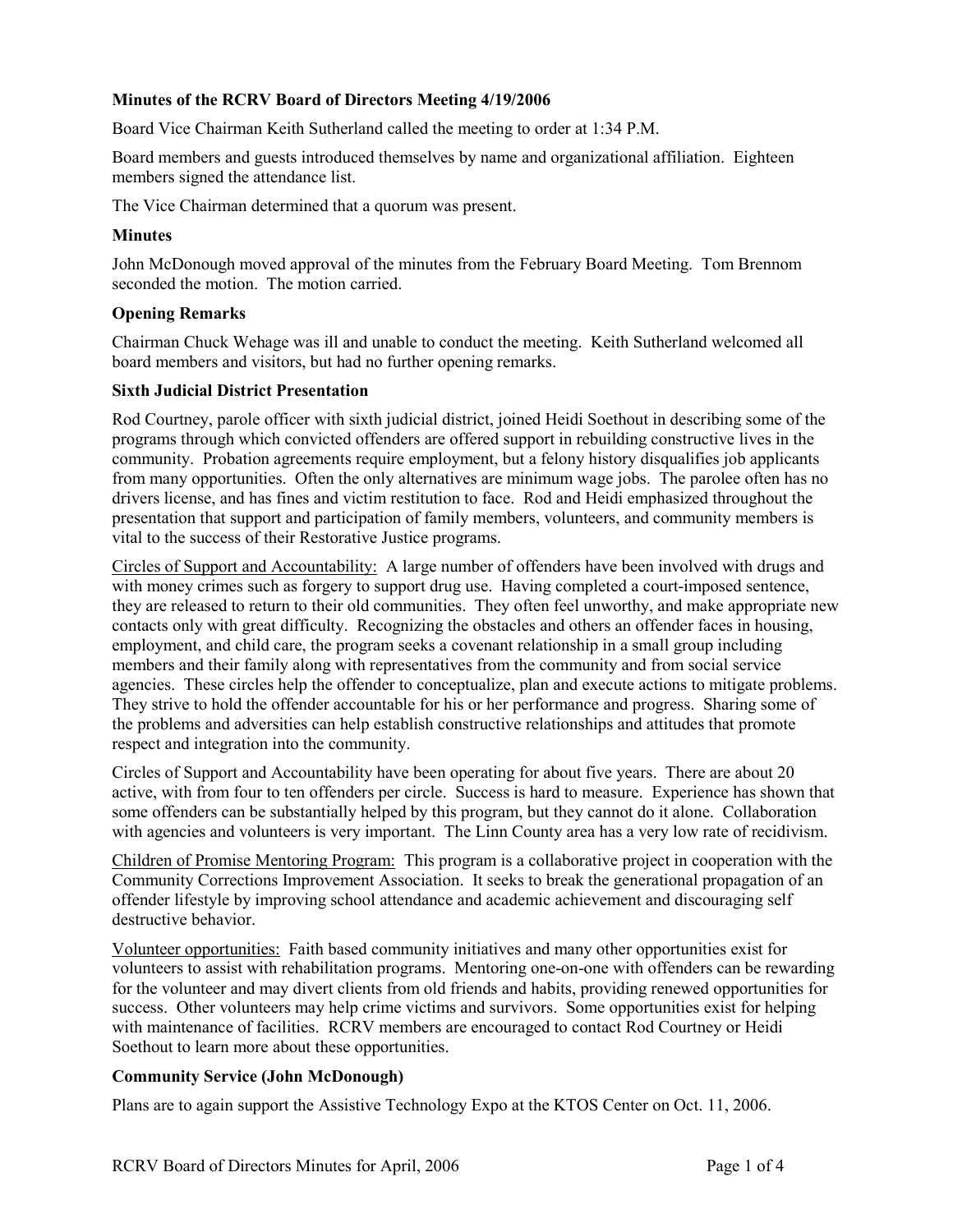Several of our group traveled to the Capital in Des Moines to show our members of the legislature what RCRV means to our community and what we do to provide assistance to the folks in need as well. They took several of the devices that we have designed with them for demonstration purposes.

Jack Rector was the Star Witness at a mock trial held at the 4 Oaks Bridge Center April fifth.

Jack was honored by the 4 Oaks Bridge folks at their Annual Awards Banquet. Jack was honored for 5 years of service which included his activities as mentor, teacher, leader, board member and intergenerational role model.

SHIIP activities have been ongoing. If you have family members who are not RC retirees, they have until May 15 to sign up a Part D Medicare Program. If not, then a 1 percent per month penalty will be invoked. This is a forever type penalty.

Grimm and Jurgens spent several hours making supports to stabilize the bleachers that are used by the performers at the Paramount Theatre. The supports provided a very stable surface for the singers to stand on during their performance.

The "Traits of Life" documentation program that RCRV performed for the Science Station has been completed. A wine and cheese party which included an IMAX movie was held last night for RCRV membership and their spouses.

The Space Shuttle mockup will again be constructed at Pierce Elementary in their Gym. Several mentors will again support the activity.

Several Ramp and Lift design meetings were held in our offices recently. A report is being written on the lift effort and new ramp ideas will begin construction shortly.

Another ramp design has been requested for a teacher at GWAEA who needs a ramp for his home. Keith Sutherland will investigate and design.

Several High School Dress Rehearsals will be held in the near future. Seniors have been invited to attend free of charge. They do need to register with the applicable school system.

- 1. On 4/26/06 at Kennedy High School at 1:30 PM, CATS Musical will be held.
- 2. On 4/26/06 at Linn-Mar High School at 4 PM, FAME, the Musical will be held.
- 3. On 5/10/06 at Jefferson High School at 12:30 PM, the Wizard of Oz will be held.

## **Communications (Rod Thorpe)**

The RCRV Newsletter is now available on the web site, and will be mailed this week.

## **Data Base (Jim Klein)**

No report.

## **Recruiting and Retention (Pete Jurgens)**

Pete reported there are 135 active members now, and we are enrolling about two a week last during the past couple months. Substantially more members are now reporting hours from a widening range of volunteer activities.

In response to a question from the floor, we do not believe the company is providing RCRV contact information as part of the retirement paperwork, even though the Human Resources was asked to do so. Pete will check the status of this request and report.

Responding to a second question, it is believed that meeting notices through the group's Email group mailing could be used to notify members and clients of board meetings. However, there is believed to be a high percentage of obsolescence in the Email addresses. It is suggested that the board chairman designate an individual to review and update these addresses.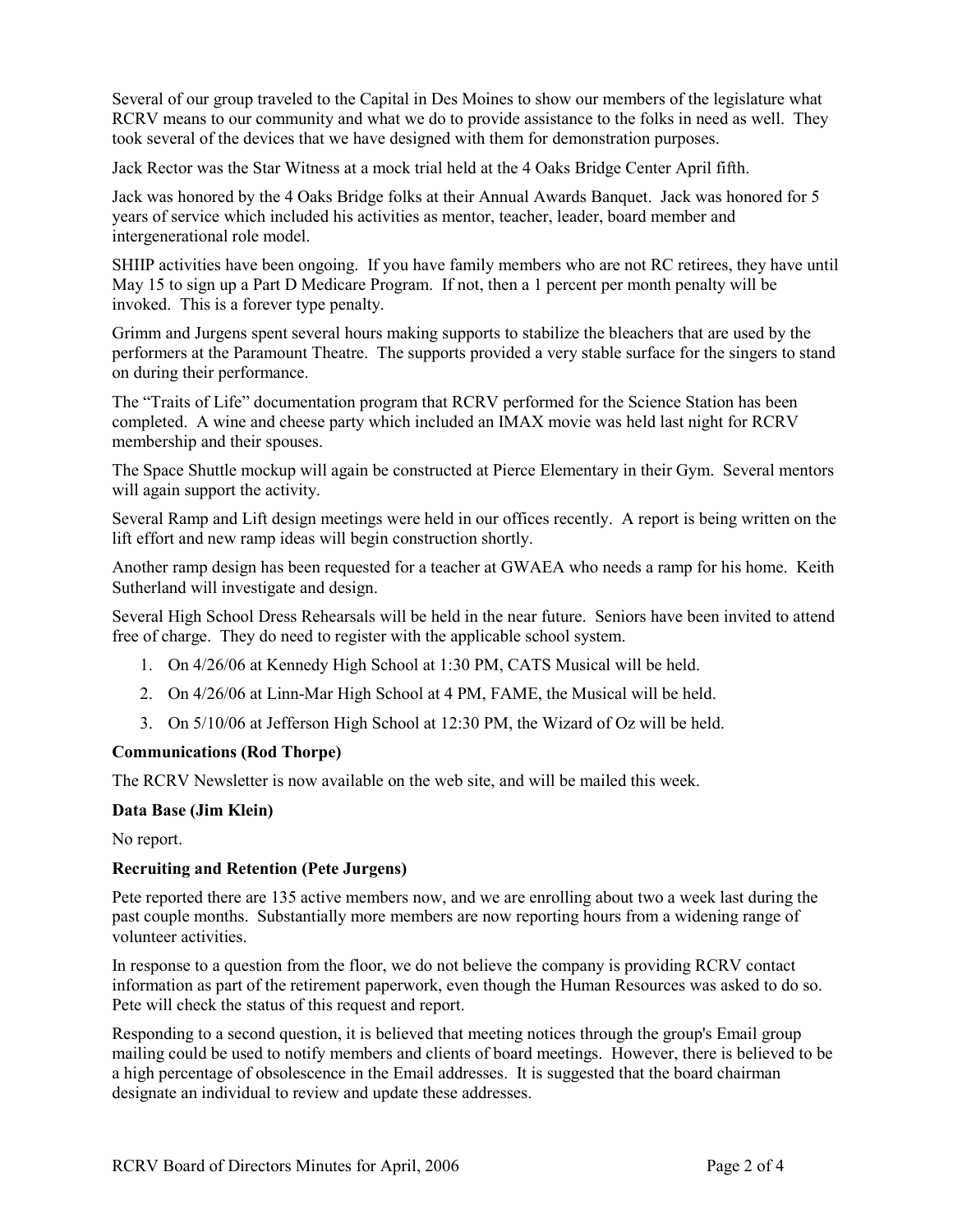# **Heart of Iowa (Myrna Loehrlein)**

Heart of Iowa is "full to the gills." All child care classes are oversubscribed.

The second round of Child Care Quality Initiative assessments has begun. We expect confirmation of significant improvements made since the last assessment.

Our new infant outdoor play space should be completed within four to six weeks. This project will also increase exercise and activity space for our older children.

A major initiative in staff development has begun. All of the Lead Teacher staff have committed to continuous education until achieving an Associate of Arts degree in Early Childhood Education or in a related field. They will begin with the fall semester at Kirkwood Community College.

## **St Lukes (Denise Walker)**

St. Lukes Inpatient Rehabilitation has received a national three–year *Certification Accreditation of Rehabilitation Facilities*. St. Lukes is one of four facilities to receive *Stroke Specialty Recognition.*

St. Lukes Rehabilitation will participate in the *Rockwell/Tanager Family Fest Event*. We will conduct a bike rodeo, during which we will fit and distribute 1000 bike helmets to children. Many volunteers will be needed, and RCRV members are encouraged to assist with this event.

## **United Way (Mary Klinger)**

No report

## **Heritage Agency on Aging (Linda Dearinger)**

No report.

## **Aging Services (Carol Luth)**

Aging Services, Inc., will conduct their tenth annual *Golf Invitational* Monday, June 26, at the Elmcrest Country Club in Cedar Rapids. The "two person scramble" starts at 1:00 p.m. The \$125 entry fee includes green fees, cart rental, professional services, driving range, golf shirt, and a buffet meal following the event. All proceeds benefit chore, volunteer, and vision center programs of Aging Services, Inc., to support older adults who wish to live in their own homes for as long as possible. Anyone interested in participating in playing in the *Invitational* or in providing sponsorship may call 319-398- 3644.

## **Jane Boyd (Karl Kassel)**

No report.

## **RSVP (Sara Case)**

No report

# **Options of Linn County (Wayne Clayton)**

Our most recent RCRV/Options activity centers on repair work done by RCRV members on switches and CD-ROMs and tours given at Options for Kirkwood College students. The tours have featured our use of assistive technology and highlight items created by RCRV.

# **Red Cross (Missy Hall)**

American Red Cross emergency workers have been on the scene following last week's severe weather in Eastern Iowa. We provide food, shelter, clothing, and peace of mind to students and other individuals in need. The Red Cross has opened more than 70 cases, made over 100 mental health contacts, and served more than 7000 meals and snacks to tornado victims.